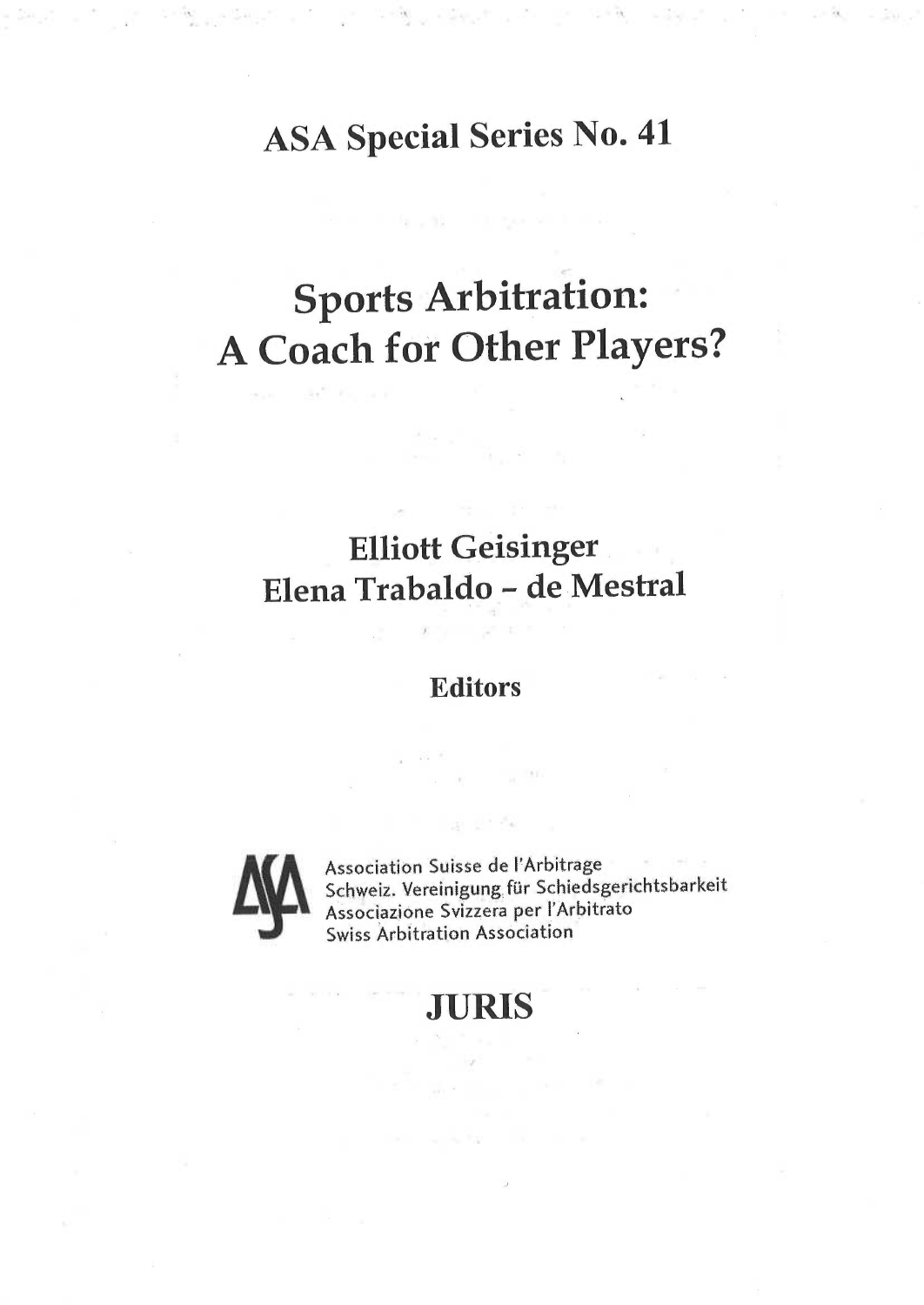### Chapter 6

# "Consent" and Trust Arbitration<sup>1</sup>

Tina Wüstemann2

### 1. INTRODUCTION

Most arbitration practitioners have never been involved in a trust arbitration. This is not really surprising: until recently, trust litigation and arbitration pretty much ignored each other. While trust disputes are primarily concerned with family wealth and involve individuals rather than corporations, arbitration had grown out of international commerce. Moreover, trust litigation has long been the exclusive preserve of the English legal profession as most trust jurisdictions are former English territoriés and as such follow developments in English  $law<sup>3</sup>$ 

However, with increasing mobility of individuals in a shrinking world, trusts are today no longer. confined to the Anglo-Saxon world, but have gained wider international recognition. Since the ratification of the Hague Trust Convention<sup>4</sup> and the introduction of jurisdictional rules for international trust disputes in 2007,<sup>5</sup> Switzerland fully recognizes foreign trusts and Swiss courts are, if certain requirements are met, competent to adjudicate trust disputes.

1 This article is not intended to be a comprehensive ânalysis of all the complex questions which arise in the context of trust arbitration and many of the issues covered are necessarily summary in nature. The focus will be on (non-commercial) family trusts as opposed to business trusts, which in some jurisdictions are treated more like a corporation than a trust. Cf. also Tina Wüsternann, "Anglo-Saxon trusts and (Swiss) arbitration: alternative to trust litigation?", Trusts & Trustees, 2012, No. 4, 341-347; Tina Wüstemann, "Arbitrating Trust Disputes", Arbitratión in Switzerland, in Manuel Arroyo (ed.), Arbitration in Switzerland: The Practitioner's Guide (Kluwer Law International 2013) 1247 - 1263; Special Issue: Trusts and Arbitration, Trusts & Trustees, 2012, no. 4, featuring articles from several authors from different jurisdictions on the subject of trust arbitration. Issues No. 1 & 2 of the Journal Trusts & Trustees 2014 contain additional papers on trust arbitration from Toby Graham, David Brownbill QC and Dr. Georg von Segesser on trust arbitration, complementing the coverage of trust arbitration in Issue no. 4 of the 2012 Journal

2 Tina Wüstemann, LL.M., Attorney-at-Law, Partner at Bär & Karrer Ltd., Zurich.

<sup>3</sup> Bruno Boesch, The ICC Initiative, Trusts & Trustees 2012, no. 4, 316.

4 The Hague Convention on the Law Applicable to Trusts and on their Recognition of 1985 (SR 0.221.371).

5 Articles 149a-149e of the Swiss Federal Act on International Private Law (PIL; SR 291).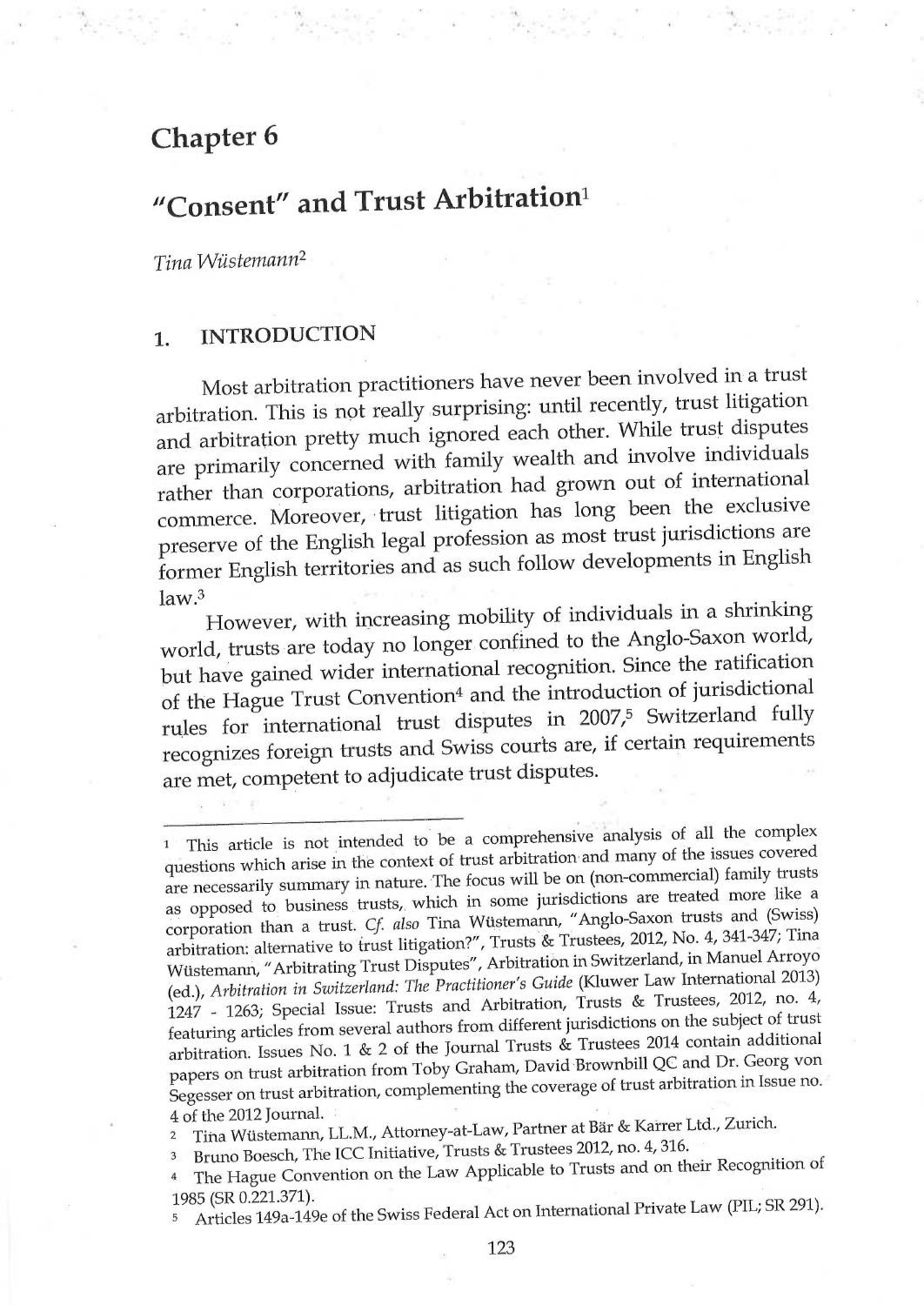#### 124 ASA NO.41 SPORTS ARBITRATION: A COACH FOR OTHER PLAYERS?

Trust litigation has substantially increased during the last years and very often, massive amounts of money are at stake. One explanation for this development is the fact that more and more settlors are leaving substantial fortunes in complex structures in different jurisdictions. Another possible reason is purely generational: many offshore-trusts were set up by the settlors in the 1960s and 1970s and today, the next generation—with its own needs and visions—takes over. Also, trusts have increasingly come under attack by "outsiders" to the trust, such as forced heirship heirs, former spouses or creditors of the settlor.ó

Courts in offshore jurisdictions such as Cayman, Bermuda, the Channel Islands or BVI, where trust litigation usually takes place, have been criticized for being overburdened and not always fit to handle family trust disputes. One case where the shortcomings of the court became apparent was the Thyssen case,<sup>7</sup> in which the judge, a QC from Hong Kong, after a two year battle before the courts of Bermuda, resigned after a dispute with the Bermudian government about his salary. The parties were then forced to settle the dispute.<sup>8</sup>

Already in the 1990s, representatives mainly from the trust industry started discussing the idea of using arbitration to resolve trust disputes but it is only since the last ten years that the appetite for trust arbitration is on the increase. In 2001, the American Arbitration Association (AAA) issued specific Wills and Trust Arbitration Rules and Model Arbitration Clauses, which were up-dated in 2012.<sup>9</sup> The International Chamber of Commerce (ICC) followed in 2008 and introduced a model arbitration clause (and related explanatory notes) for trust disputes.10 The ICC Commission on Arbitration and ADR (as it is now called) currently proposes to reconvene its Trusts & Arbitration Task Force with a view to draft a revised model arbitration clause (conforming with the new ICC Rules as in force since 1 January 2012) and an updated explanatory note (reflecting the last five year statutory changes and the academic developments). In parallel, a number of trust jurisdictions such as Guernsey,11 Malta,12 the

 $11$  Pt II s. 63 Trusts (Guernsey) Law 2008.

<sup>6</sup>Tina Wüstemann, "Current Trends in International Litigation', International Estate and Tax Planning 2014, Practising Law Institute, New York, 207-220.

<sup>~</sup> Robert Ham, "The Thyssen Case: Swiss Law before Bermuda court", paper handed out at the 1<sup>st</sup> Annual Zurich Conference on International Trust and Inheritance Law Practice, (Zurich, 9 November 2005).

<sup>&</sup>lt;sup>8</sup> Tony Molloy QC and Toby Graham, Arbitration of trust and estate disputes, Trusts & Trustees, no. 4, 2012, 279.

<sup>9</sup>AAA Wills and Trusts Arbitration Rules and Mediation Procedures, amended and effective as of 1 June 2012 (www.adr.org).

<sup>&</sup>lt;sup>10</sup> ICC Bulletin vol 19 No 2-2008, 9-11 and Bruno Boesch, FN 3, 322-323.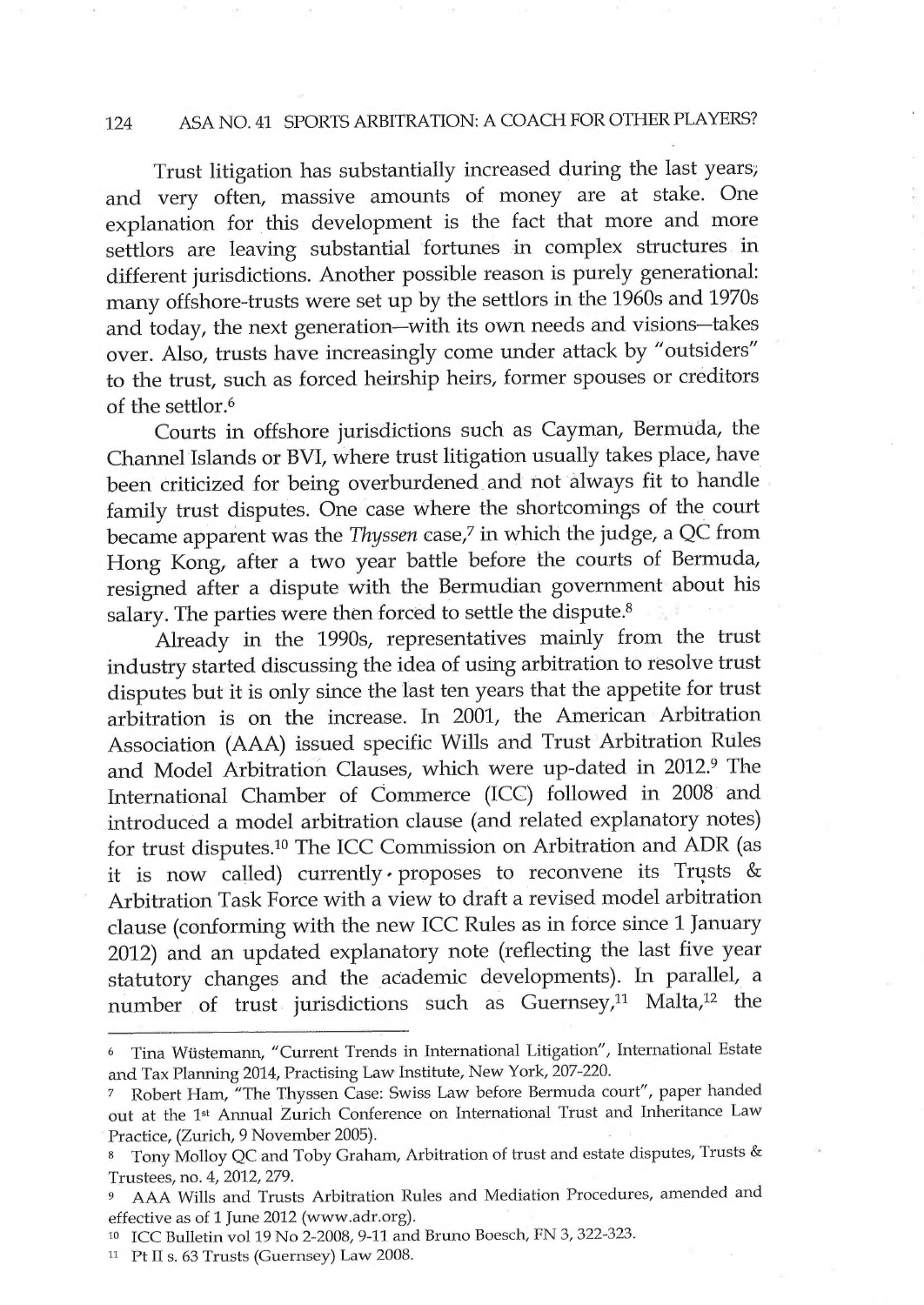### "CONSENT" AND TRUST ARBITRATION <sup>125</sup>

Bahamas<sup>13</sup> and some US states (Florida and Arizona)<sup>14</sup> have recently implemented legislation for trust arbitration. Also, the UK Trust Law Committee considered in November 2011 an amendment to the UK Arbitration Act 199615 to make arbitration clauses in trust deeds enforceable in order not to lose out on this commercially viable business to other jurisdictions.1ó Finally, Jersey is currently considering the introduction of arbitration provisions into its trust law—so far as it concerns Jersey law governed trusts.17

Switzerland's importance as a center for trust services and its longstanding tradition in international arbitration makes it, in the author's view, a perfect venue for trust arbitration considering in particular the scarcely developed arbitration law and practice in several offshore trust jurisdictions.

Against this background, the present contribution deals with the specific issues which may arise in trust disputes and addresses the general features of trust arbitration before analyzing thé terms and conditions of arbitration clauses in a trust context in comparison with arbitration clauses used in sports arbitration. Finally, the author concludes with an outlook on the prospects of trust arbitration.

<sup>14</sup>Ariz. Rev. Stat. Ann s. 14-10205 (West); Florida Statutes, Title XLII (Estates and Trusts), Ch731, s 731.401-Arbitration of Disputes. The American College of Trust & Estate Counsels (ACTEC), of which the author is a member, through its Arbitration Task Force, formulated a model statute for US States to allow the enforceability of arbitration clauses in wills and trust deeds, along with sample clauses to be used. The ACTEC Task Force advises to enact statutes in the states to allowing the settlors to incorporate binding arbitration provisions rather than leaving such controversies to the court. It needs to bé noted that so far only Florida and Arizona have introduced legislation declaring arbitration clauses in trust deeds énforceable. Other US states have rejected arbitratiòn clauses in trust deeds, declaring them ineffective. However, in November 2012, the Texas Supreme Court ruled in favor of enforcing an arbitration provision in an inter vivos trust in Rachal v. Reitz. This is a good decision for swinging the momentum in favor of trust arbitration in the US (http://www.supreme.courts.state.tx.us/historical/2013/may/110708.pdf).

is Arbitration of Trusts Disputes by the UK Trust Law Committee ACTAPS Newsletter no 145, 2011,13-15.

<sup>16</sup> Unlike in offshore trust jurisdictions like Guernsey, Jersey and the Bahamas, who took the idea of trust arbitration up, there seems according to some trust practitioners to be currently no appetite in England for putting resource and money into this subject.

<sup>17</sup>Georg von Segesser, A step forward: addressing real and perceived obstacles to the arbitration of trust disputes, Trusts & Trustees, No. 1 & 2, 2014, 37-51, who ranges into the laws of trust arbitration-friendly jurisdictions ând addresses common reservations that many trust lawyers may have about arbitration.

<sup>12</sup> Malta Arbitration Act, ÇAP 387, Section 15A.

<sup>13</sup>The Trustee (Amendment) Act, 2011, Sections 91A, 91B and 91C. In addition to expressly enabling the arbitration of trust disputes, thé new provisions also clearly specify the scope of the Arbitral Tribunal's powers by granting it all powers in relation to trusts that a domestic court enjoys. See also David Brownbill QC, Arbitration of Trust Disputes, Trusts & Trustees, No. 1 & 2, 2014, 30-36.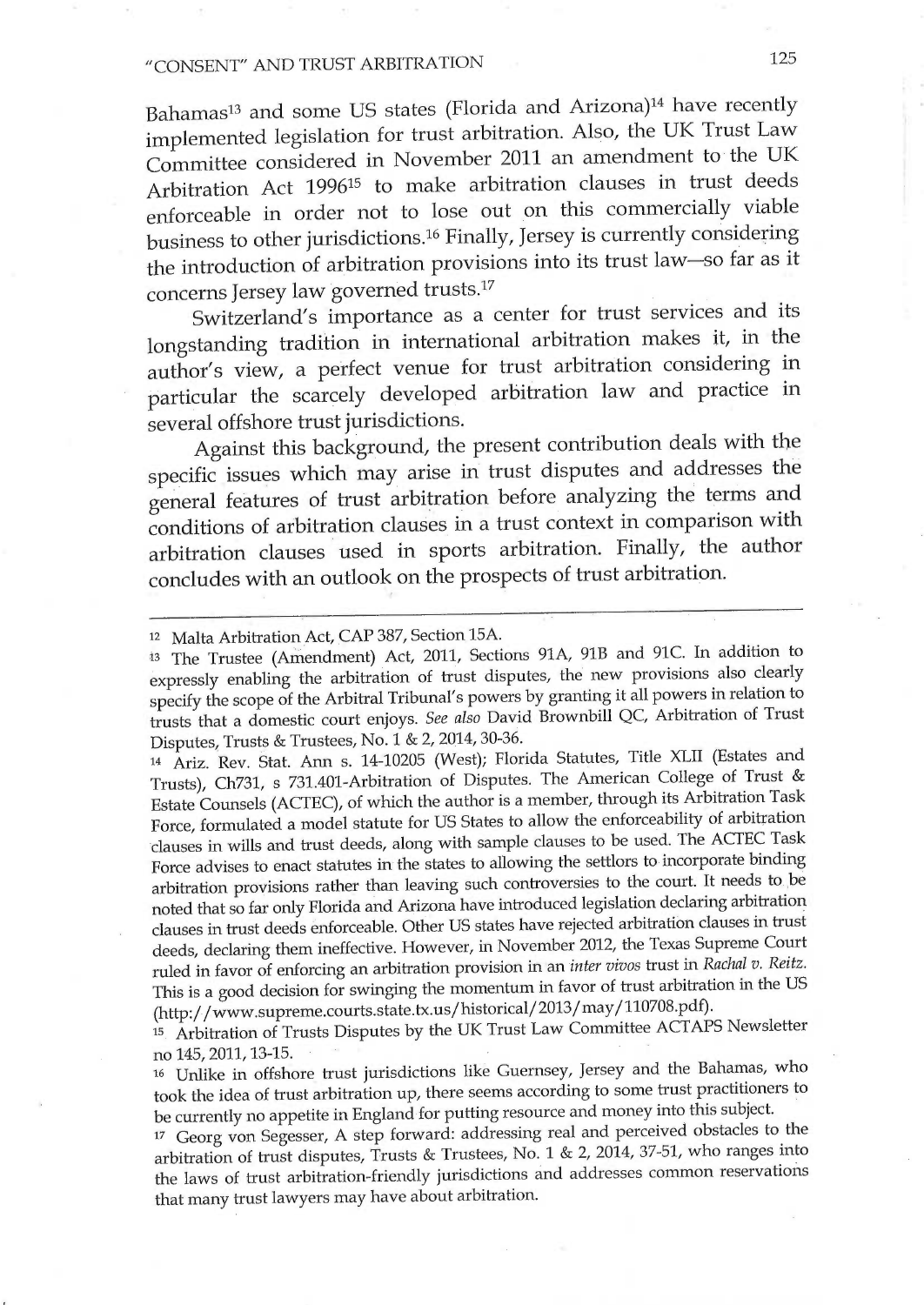### 126 ASA NO.41 SPORTS ARBITRATION: A COACH FOR OTHER PLAYERS?

### 2. TRUST DISPUTES

#### 2.1 The Parties

In each trust relationship, there is a settlor who wants to protect and preserve his assets for the next generations under the control of <sup>a</sup> trustee for the benefit of beneficiaries, typically the settlor himself or his relatives. Apart from the trustee, the settlor may appoint a so-called protector to monitor the trustee's activities. While the beneficiaries have a strong (financial) interest in the trust assets, they play no part ín the creation of the trust: they do not negotiate the trust deed nor do they select the trustee. From their point of view, they are "forced" into <sup>à</sup> relationship with the trustee and each other, rather than having agreed to be involved. Due to the different interests and positions of these key players, various disputes may arise. Trust dispufies do, however, not only arise between these "insiders" but also with "outsiders" fo the trust such as (ex-)spouses, forced heirship heirs or creditors of the settlor who try to attack the trust, to claw back trust assets or to question its validity.

In the context of trust litigation, it is important to be aware of thé role of the court of the state whose law governs the trust. Apart from its judicial function, the court has in addition a supervisory function in relation to the administration of the trust, mainly for protecting the beneficiaries but also to provide guidance to the trustee. A trustee may for example ask the court for directions as to the (i) interpretation of an unclear provision in the trust deed (constructive summonses) or (ïi) in relation to the conduct of his trusteeship (directive summonses).

#### 2.2 Types of Trust Disputes

Trust<sup>18</sup> disputes are distinctively different from traditional<br>mercial disputes in international arbitration: they concern commercial disputes in international arbitration: individuals rather than corporations and often they are multi-party

 $18$  Trust is a concept developed by English equity courts during the  $12<sup>th</sup>$  and  $13<sup>th</sup>$  century. The trust is governed by the provisions of the trust deed and absent any specific provisions, general principles of common law apply, supplemented by local statutory trust law. While many (offshore) trust jurisdictions — mainly former territories or colonies of the British Empire —have developed their own trust law, they often follow the developments in English law. As such, they have adopted many British trust statutes or enacted similar legislation and the decisions of the British courts are highly persuasive for them. But cf. Jonathan Harris, Trusts & Trustees, 2011 No. 4 236, who notes that many offshore jurisdictions, which had previously tended to follow the English common law lines of authority, now find themselves increasingly departing from them in the pursuit of effective-asset protection legislation designed to attract trusts business to the local jurisdiction.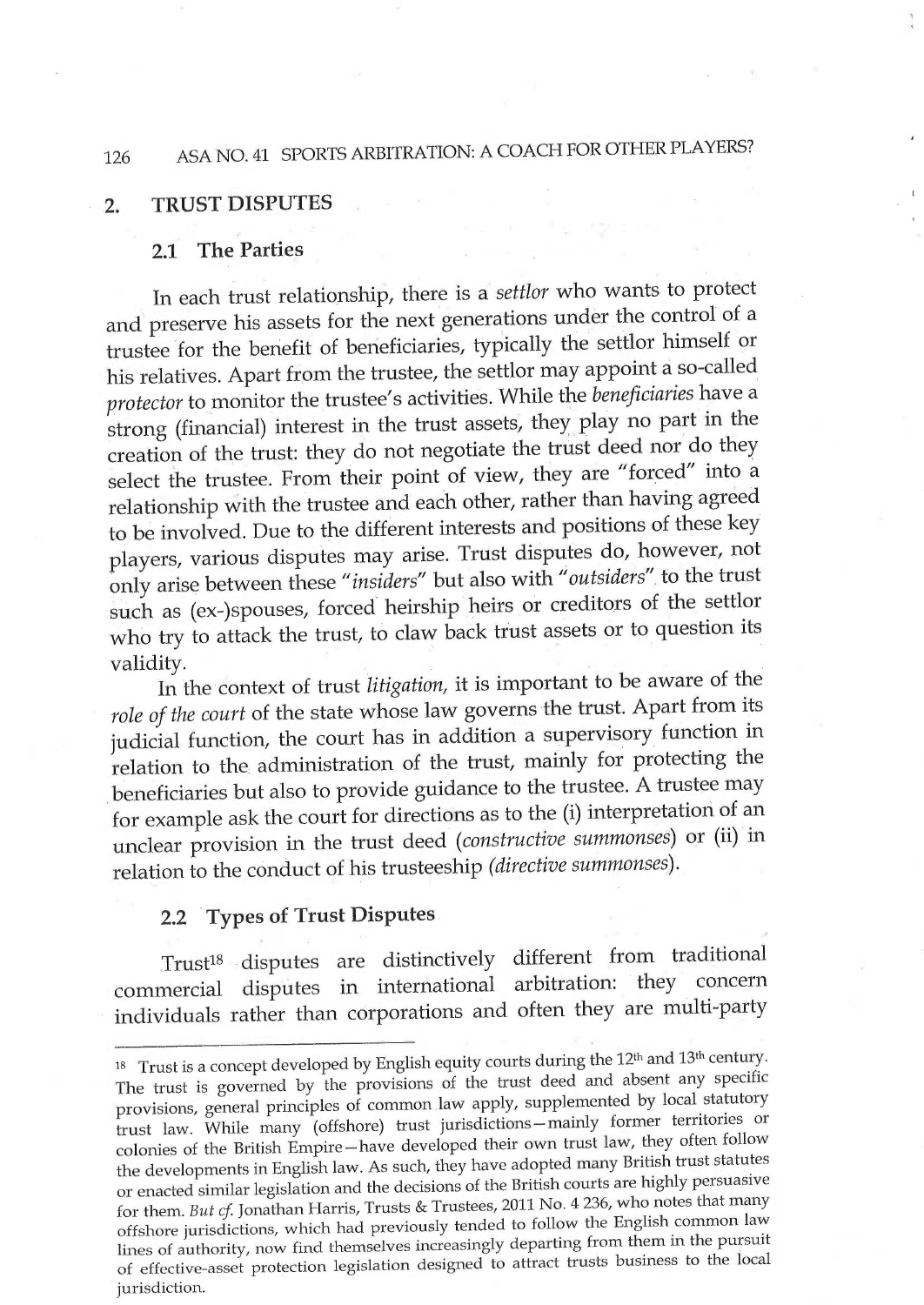### "CONSENT" AND TRUST ARBITRATION <sup>127</sup>

disputes. Trust disputes come in all forms and shapes and can be divided into three broad categories:

- i) Third Party Disputes concern the trustee's external relationship with third parties, e.g. contracts with investment advisors.
- ii) Trust Disputes concern external claims by creditors, (forced heirship) heirs or (ex-)spouses trying to attack or vary the trust. An example is the Thyssen case,19 mentioned above, in which Baron Heini Thyssen argued before the Bermuda Court that the trust he set up to protect his business violated Swiss inheritance law to regain control of the trust assets. In this category falls also the Werner K. Rey case,<sup>20</sup> in which the district court of Zurich decided in 1999 that the financier Werner K. Rey did not respect the integrity of his Guernsey family trust and that the trust was thus a "sham" with the result that the substantial trust assets became part of Werner K. Rey's personal estate in bankruptcy. Trust assets worth billions are currently the subject matter of Swiss divorce proceedings between a Russian oligarch and his wife, in what could end up being the biggest `divorce settlement ever in history. On 19 May 2014 the Geneva family court ordered that Mr. Rybolovlev must pây more than CHF 4 billion to Elena Rybolovleva. The judgment at the time of writing this article is not final yet; there are two levels of appeals possible.<sup>21</sup>
- iii) Beneficiaries' Disputes or so-called .Internal Disputes concern the relationship between the beneficiaries and the trustee. In this kind of disputes, which are basically disputes about the terms of the trust, the validity of the trust is not generally questioned. The ICC Trust Arbitration Clause applies to such Internal Trust Disputes.22 Such disputes may

19 Cf. Robert Ham, FN 7.

<sup>20.</sup> Judgment of the Zurich District Court of 14 February 1994, ZR 98, 1999, Nr. 52, 225-259.

<sup>&</sup>lt;sup>21</sup> Decision of the Swiss Federal Supreme Court 5A\_259/2010 [Rybolovlev v. Rybolovleva] of 26 April 2012. Cf. also Tina Wüstemann/Delphine Pannatier, Trusts in the context of Swiss Divorce Proceedings, Trusts & Trustees, 2011, No. 9, 883-882; Tina Wüstemann/Debora Gabriel, International Trust and Divorce Litigation in Switzerland,<br>(Goodman/Harper/Hamlin/Matthews/Gale/Fudakowska, Burgess eds.), second (Goodman/Harper/Hamlin/Matthews/Gale/Fudakowska, edition, Jordans, 2013, 266-275. See also http://www.independent.co.uk/news/world/ europe/worlds-most-expensive-divorce-costs-russian-billionaire-dmitry-rybolovlev-27bn-9400148.htm1.

zz See FN 9.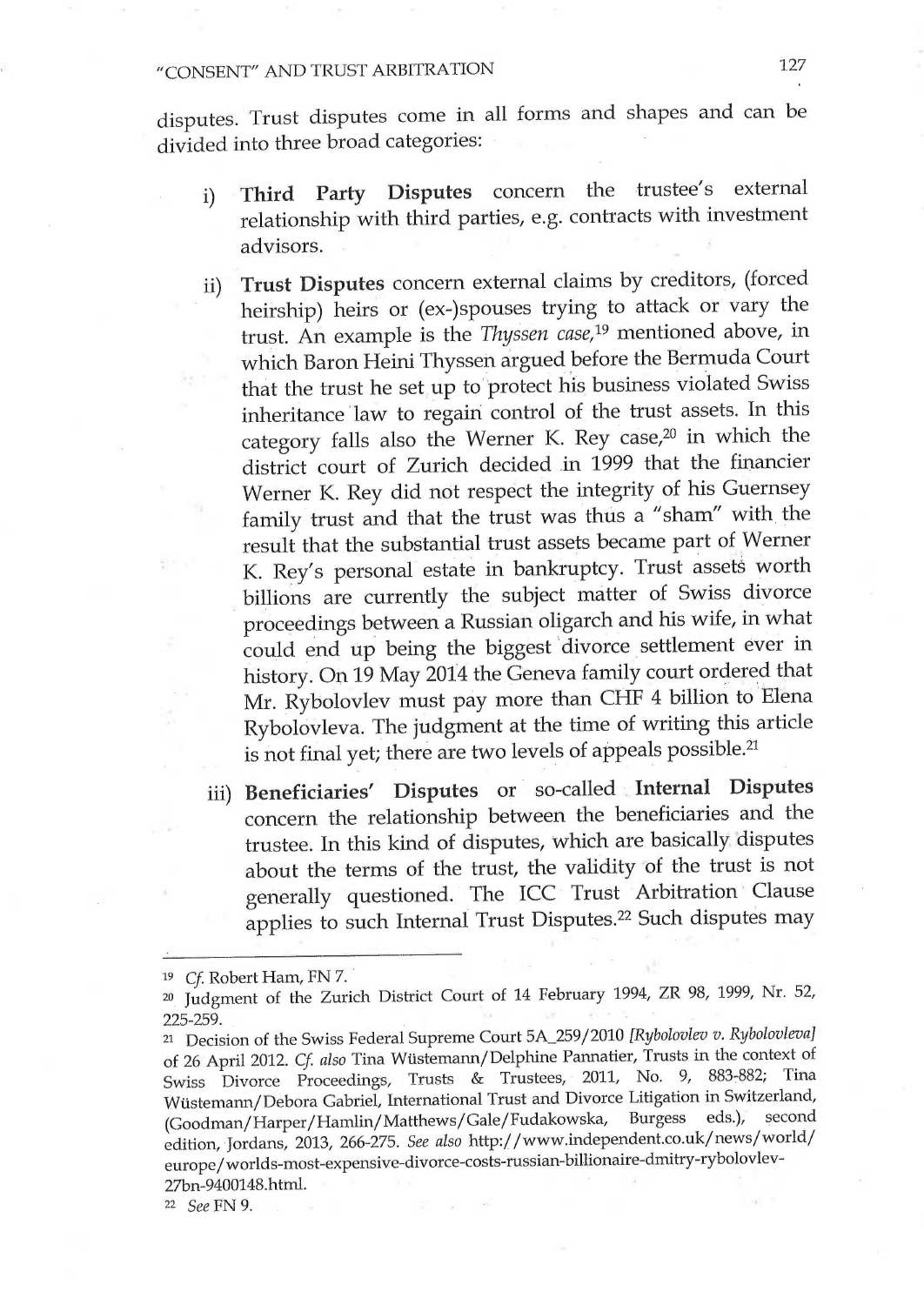### 128 ASA NO.41 SPORTS ARBITRATION: A COACH FOR OTHER PLAYERS?

arise e.g. if it is not clear whether someone falls within a class of beneficiaries (e.g. is an illegitimate child of the settlor <sup>a</sup> beneficiary of the trust?). They may further concern the exercise of discretion by a trustee (e.g. did a beneficiary receive <sup>a</sup>large enough distribution from the trust?) or breach of trust claims (e.g. alleged mismanagement by the trustee of the trust. assets). A famous example of such an Internal Trust Dispute is the Pritzker family féud where the actress Liesel Pritzker of the Chicago Pritzker family, who hold their USD 15 billion empire including the Hyatt hotel chain in trusts, sued her own father Robert Pritzker, who was the trustee of her trust, çlaiming that he looted her trust fùnds of USD 1 billion. The dispute was settled in 2005 after a court battle of three years.<sup>23</sup>

Most trust deeds contain a choice of law clause but no jurisdiction clause.24 In many offshore trust jurisdictions, courts are competent to deal with trust disputes if the trust in question has been established and is governed by the local law of the respective jurisdiction even though the parties and the facts of the case may be unrelated to that jurisdiction. Trust users such as settlors, trust companies and beneficiaries from nòn-trust countries are tóday less willing to accept that disputes among themselves have to be litigated in remote jurisdictions in accordance with foreign procedural rules merely because the law of that jurisdiction happens to govern the trust. Accordinglÿ, there appears to be a tendency to include jurisdictional rules in trust deeds in order to determine in advance a convenient forum for trust disputes.25

#### 3. TRUST ARBITRATION

There is consensus today among trust practitioners that the advantages acknowledged in international arbitration equally apply to the resolution of international trust disputes: First, confidentiality to avoid potential humiliation and reputation risks, but equally the

z3 http://articles.chicagotribune.com/2005-06-12/news/0506120282\_]\_penny-pritzkerjay-pritzker-family-businesses.

z4 David Brownbill QC and Edward Cumming of XXIV Old Buildings: International Trust Litigation: Choosing your Battleground?, Who's Who Legal100, March 2014, http://whoswholegal.com/news/ukbar/article/31247/%20franco-vigliano (last visited 15 May 2014).

zs Cf. Article 149 b(1) PIL, which foresees the possibility that the settlor prorogates <sup>a</sup> Swiss court to adjudicate internal trust disputes. Another question, however, is whether the foreign trust court - in particular in its supervisory function - would recognize the jurisdiction of the Swiss courts rather than assert its own jurisdiction in that regard.